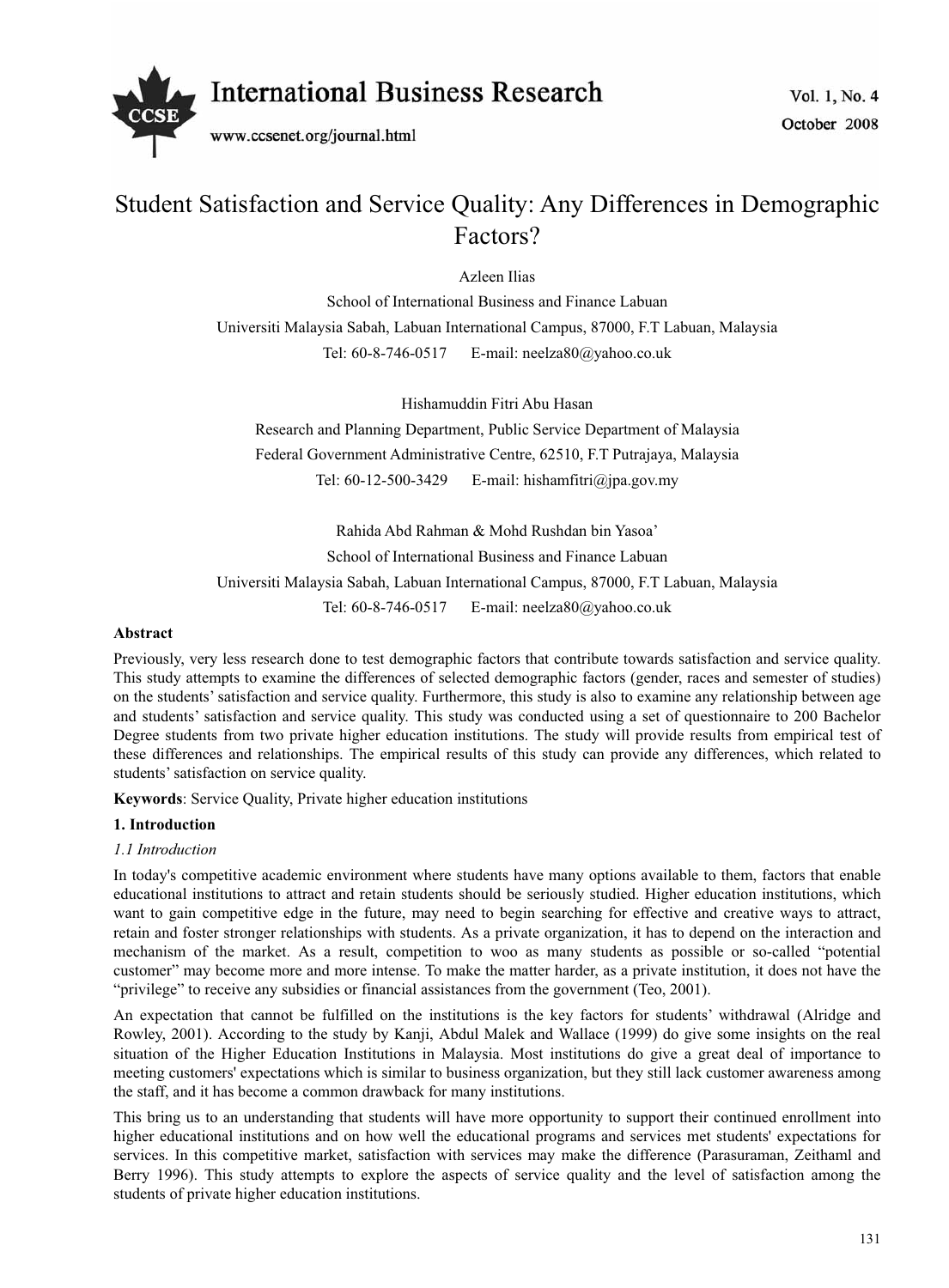## *1.2 Problem Statement*

Particularly in Malaysia, National Accreditation Body (LAN) once had to reject accreditation applications of 40 programs by private higher learning institutions due to the weaknesses in core course structures. Among factors that contributed toward the problems were the lecturers' lack of skills to handle the task and failure to attain the required curriculum standard set up by LAN (Mohd Feroz Abu Bakar, 2004).

The government for example has for long not compromising on the quality of education offered and hope to see that the private higher education will provide a quality education toward the students ("We won't compromise", 2001). This of course is in-synchronization with the current trend in education industry. Former Education Minister Tan Sri Musa Mohamad, has once made a statement regarding the weakness in the private HEI. According to him, he is aware there is a change of attitude among the present students nowadays as they are getting bolder in exercising their rights to demand for quality. One of his remarks on this issue is, *"Don't be surprised if a student takes one of you to court for not teaching properly."* (Rajah and Nadarajah, 2000).

In fact this is true as an issue on professionalism of an administration and the academic staffs of the private higher institution has been raised in one of the newspaper by the frustrated student due to his/her college misguided concern on issues like college reputation by "forcing" the students to involve in charitable activities that in the end overlook the bigger issue which is their academic performance ("Unprofessional College", 2004). This of course shows that students nowadays are indeed do not wait and see for the changes to be made but will put an effort to find an effective channels to voice their grievances if the management do not demonstrate that they care towards the complaints.

The intention here is obvious and well made but the problem is, comparing to the public higher education learning, it seems the perceptions of the people toward the private higher education tend to be biased in term of quality. It seems that the majority of students and parents especially Bumiputera place their hopes on public higher education institutions. If the students fail to be offered a place there, the perception is that he or she will have a bleak future. This is something that should not happen, as even the Prime Minister himself does not want these institutions to be the "last resort options" or a poorer alternative to public universities (Ling, 2003).

#### *1.3 Research Question*

RQ1: What are the differences of selected demographic factors on the students' satisfaction?

RQ2: What are the differences of selected demographic factors on the service quality?

RQ3: What is the relationship between age and students' satisfaction?

RQ4: What is the relationship between age and service quality?

#### *1.4 Research Objectives*

Generally, the purpose of this study is to determine the difference in service quality and student satisfaction in two private higher institutions. Several factors in service quality that will be discussed and analyzed are Tangibility, Assurance, Reliability, Responsiveness and Empathy.

The purpose of this research:

- To examine the differences of selected demographic factors (gender, races and semester of studies) on the students' satisfaction
- To examine the differences of selected demographic factors (gender, races and semester of studies) on the service quality.
- To examine any relationship between age and students' satisfaction
- To examine any relationship between age and service quality

#### *1.5 Significance of the Study*

Enhancing service quality has been demonstrated across numerous industries. The quality of service that can be applied to universities, especially to private universities, differentiates them from their public counterparts. Private HEI while attempting to compete at academic levels with other HEIs should offer an added advantage to champion quality services to their students. Notably, it can even be assumed to be an important road to the competitive excellence for the service oriented organization as by neglecting these aspects of quality services will put such organization at a competitive disadvantage compared to its counterparts because most of its revenues are enrollment related thus affecting its financial health (Zammuto et al., 1996). This study is important because it is going to measure the level of service quality and the level of satisfaction among the students as have been stressed by Iacobucci, Ostrom and Grayson (1995), "Presumably, if quality programs were initiated based on marketing research- that is, the changes were market driven and customer oriented- the quality improvements should lead to customer satisfaction" (p. 296). The result from the study can be used to give valuable information on the elements and the dimensions, which have been given a priority by students in assessing the quality of services and satisfaction. In addition to that, this study is going to provide the conclusions and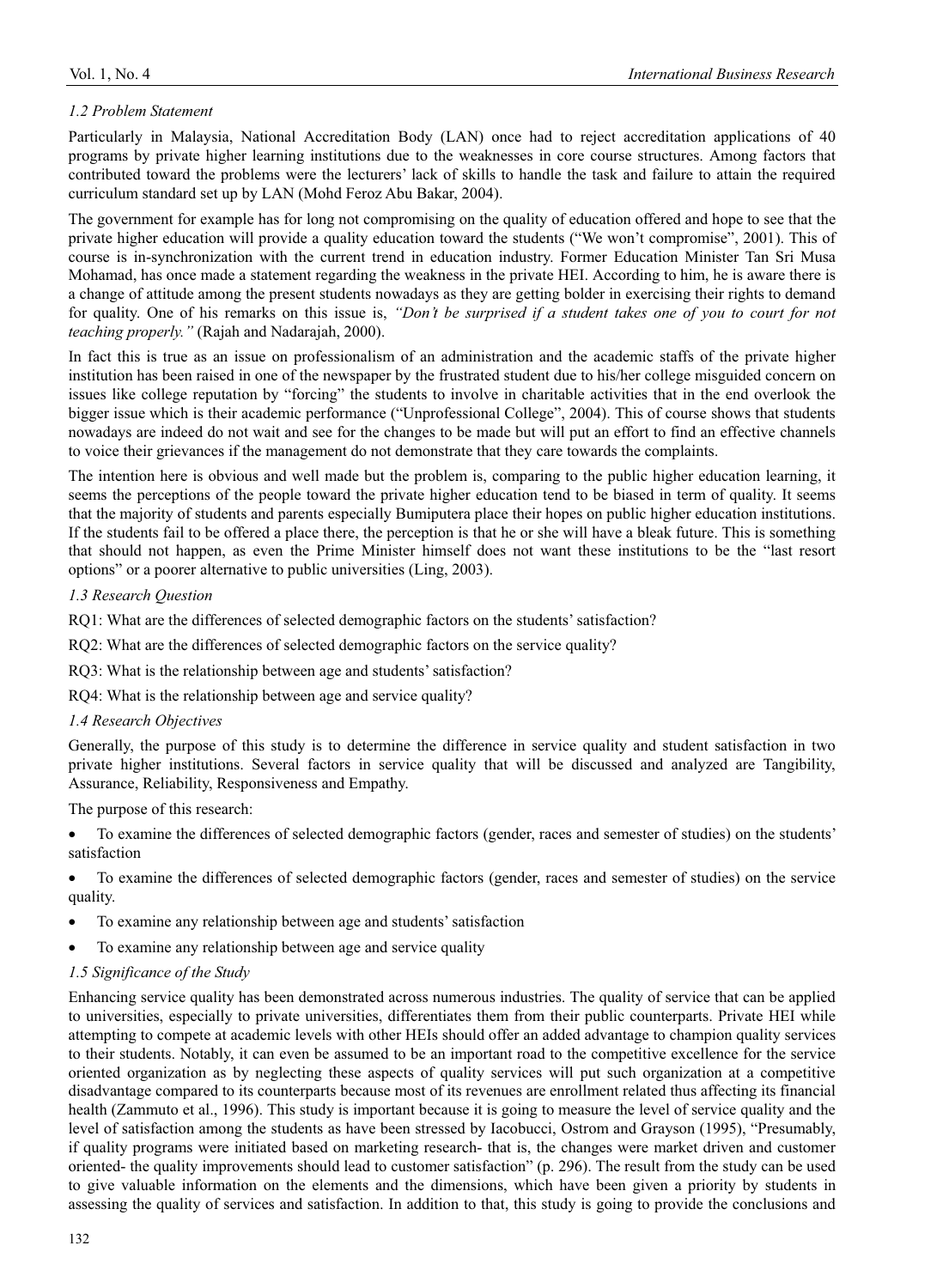some recommendations, which are hoped that it's going to provide useful information to the private higher education institutions.

## **2. Literature**

#### *2.1 Service Quality in Higher Education*

It is interesting to identify here about the applicability of SERVQUAL to education sector, meaning that there is a suitability of applying it in higher education. Numerous studies have adapted this measurement in HEI, such as SQ in business schools (Rigotti and Pitt, 1992) and higher educational institutions (Cuthbert, 1996; Soutar and McNeil, 1996; Saaditul, Samsinar and Wong, 2000).

In the study by Cuthbert (1996) it has been found that among the dimension in SQ, the score for tangibility (3.34) is the highest, followed by assurance (3.21), reliable (3.11), responsive (3.04) and empathy (2.58). However he added that this does not represent tangibility as a major contributor towards satisfaction of the students as he believes it is the service encounter which is the determinant factor. O'Neill and Palmer (2004) also hold the exact same idea that, although tangibility is ranked as the best in term of overall performance score, but it has been ranked as the least importance by the students compared to process and empathy. Study by Perisau and McDaniel (1997) is best described as, assurance and reliability has been identified as the most important suggesting that students are most concern with the knowledge, courtesy and ability to inspire trust and confidence which is part of the assurance dimension.

Nevertheless, there are studies that have a different opinion on the importance of tangibility dimension in service quality. Smith and Ennew (2001) outlined an interesting aspect in his research toward the SQ in higher education. He highlighted that there is difficult aspect in the choice of satisfaction perception of customer between the affective indignation and the technical functionality. For example, the particular facility consumed by the students could be judged according to how reliable they are (technical functionality) or according to their ages, appearances, courtesy and empathy (affective). The perfect reliable facility, which is not up to date, but are capable of carrying out the task, may still be negatively rated if the users expect the university to provide up to date facility. He also showed that there were specific supportive items known as peripheral aspect and the university facilities, which students consume such as cafeterias and residential accommodation that will directly and indirectly have a significant impact on the evaluation of the university. Based on the study by Umbach and Porter (2002), it also appears that the size or a number of faculties within a department in HEI is important in explaining student satisfaction.

LeBlanc and Nguyen (1997) for example stressed on the reputation as a factor, which is tied closely to management's capacity to foster an organizational climate directed at serving the needs of its customers and to the image of the HEI. It is also process-related in that, it involves an ability to inspire trust and confidence and provide personal attention to students in a professional and caring manner. In term of importance, the study has shown that perceived value is derived mainly from price/quality, a factor that is closely tied to the business school's capacity to offer sufficient services to students and convince them that they are receiving quality services in exchange for what they give by means of their tuition fees.

While Ford, Joseph and Joseph (1999) go a little bit more specific on the services in their study about service quality by comparing the importance score of service quality in higher education for the New Zealand student sample and the United States sample. They found that for the New Zealand sample, academic reputation has been ranked as the first followed by career opportunities, programme issues, cost/time, physical aspects, location and others while for the USA sample, it was found that the first rank is academic reputation, cost/time, programme issues, others, physical aspects and choice influences.

Earlier researches on service quality in higher education also often emphasized academic more than administration, concentrating on effective course delivery mechanisms and the quality of courses and teaching (Atheeyaman, 1997; Cheng and Tam, 1997; Soutar and McNeil, 1996; Griemel-Fuhrmann and Geyer, 2003). However there are also an attempt to look upon the administrative side of higher institution like the study by Kamal and Ramzi (2002), which attempt to measure student perception of registration and academic advising across different faculties and other administrative services to assure positive quality service that compliments the academic.

#### *2.2 Service Quality and Students' Satisfaction*

Service Quality is commonly noted as a critical prerequisite for establishing and sustaining satisfying relationship with valued customers. In this way, the association between service quality and customer satisfaction has emerged as a topic of significant and strategic concern (Cronin and Taylor, 1992). In general, perceived service quality is an antecedent to satisfaction (Spreng and Mckoy, 1996). Thus, a proper understanding of the antecedents and determinants of customer satisfaction can be seen as to have an extraordinarily high monetary value for service organization in a competitive environment (Lassar, Manolis and Winsor, 2000).

Bigne, Moliner and Sanchez (2003) found that the overall service quality have a significant relationship with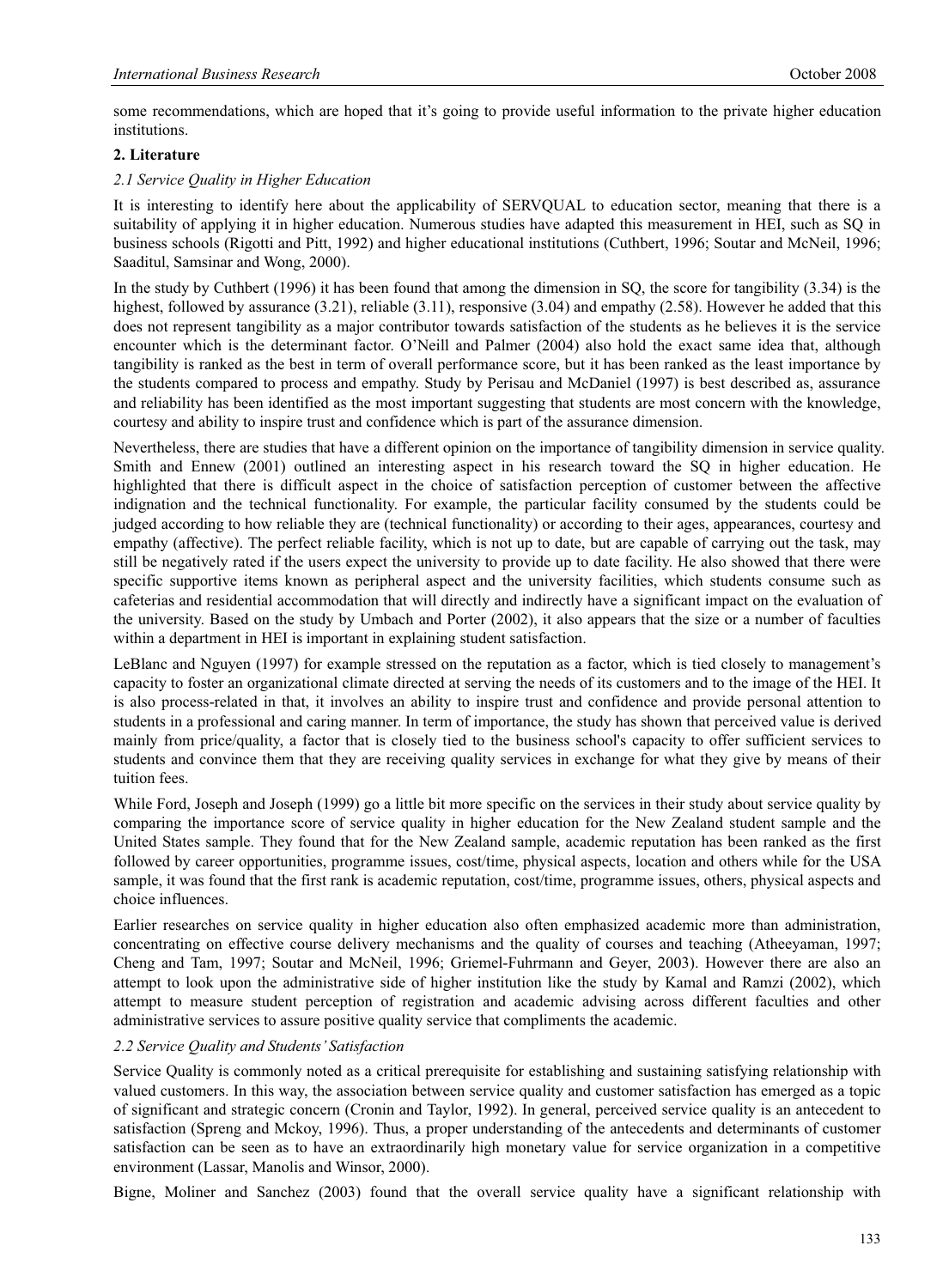satisfaction at  $R=0.66$ . Ham and Hayduk (2003) have confirmed that, even in the higher educational settings, there is a positive correlation between perception of service quality and student satisfaction, and analyzing upon the relationship based on each of the dimension of service quality, reliability  $(R=0.547; sig. = 0.000)$  has the strongest relationship followed by responsiveness and empathy (R=0.5431; sig. = 0.000), assurance (R=0.492; sig. = 0.000) and tangibility  $(R=0.423; sig = 0.000)$ .

Elliot and Shin (2002) found that the highly significant variables in the model that appear to directly impact overall customer satisfaction with university performance are: (1) excellence of instruction in major (0.0522;  $p<0.0002$ ), (2) able to get desired classes (0.0935; p<0.0000), (3) knowledgeable advisor (0.0517; p<0.0000), (4) knowledgeable faculty (0.0406; p<0.0094), (5) overall quality of instruction (0.0510; p<0.0000), (6) tuition paid is a worthwhile investment (0.0749; p<0.0000), (7) approachable advisor (9.0631; p<0.0000), (8) safe and secure campus (0.0646; p<0.0000), (9) clear and reasonable requirements for major (0.0539; p<0.0000), (10) availability of advisor (0.0537; p<0.0000), (11) adequate computer labs (0.0631; p<0.0000), (12) fair and unbiased faculty (0.0443; p<0.0004), and (13) access to information  $(-0.367; p<0.0021)$ .

*2.3 Demographic Factors* 

2.3.1 Gender

a) Gender in Satisfaction

Most of the study found that there is no significant difference between gender and satisfaction (Corts, Lounsbury, Saudargas and Tatum, 2000; Rosenthal, Folse, Alleman, Bourdreaux, Soper and Bergen, 2000; Carey et al. 2002).

Yet there are some studies that suggest otherwise finding that women have a lower satisfaction compare to men (Renzi, Allen, Sarmento and McMillin, 1993; Umbach and Porter, 2002). Perry, Sekelsy and Skarsten, (2003) also share the same finding except that the women seems to be more satisfied than male.

b) Gender in Service Quality

The study by Soutar and McNeil (1996) found that there is a significant relationship between gender and satisfaction with service quality as it would seem that males are more satisfied than females. This however is different based on the study by Joseph and Joseph (1998) that showed there is no significant difference between male and females.

In addition to that, Ham and Hayduk (2003) also supported this finding when from their research; it is found that gender has no significant relationship with perceived service quality even though the findings do show that males are more satisfied compared to females.

2.3.2 Race/Ethnicity

a) Race/Ethnicity in Satisfaction

Terenzini, Rendon, Upcraft, Millar, Allison, Gregg, and Jalomo (1996) explains that those who are minorities tend to focus on the academic aspects rather than social compared to non minority which are more concern on social aspects like meeting friends, developing friendship. As a result, the minority students tend to be more critical to the satisfaction on academic scopes compared to non-minority.

This is similar to the finding of Mather (2000) when measuring an overall satisfaction in the context of academic experience and social experience showed that non minority students score a higher level of satisfaction on the academic experience compared to the minority students.

Eimers (2001) may well support both of the findings above when he found that there is a significant difference between ethnicity and satisfaction on campus climate (minority  $(m)$  =3.38, non minority  $(nm)$  =3.57) and overall assessment (m=3.32; nm=3.50) of higher institution with non-minority scores higher mean but Elrod and Remirez (2002) and Perry et al (2003) disagree with it when their finding shows that there is no significant difference between ethnicity and satisfaction.

#### b) Race/Ethnicity in Service Quality

Carey et al. (2002) in a study based on 3 different ethnicity to measure its differences with satisfaction level based on three scales which is responsibility to the diverse population, concern to the individual rights and student centeredness, reported that there is a significant difference when taking into account on the responsibility of the university towards the diverse population which surprisingly that the Caucasian students scored a lower satisfaction level compared to the other minority students.

2.3.3 Semester of Studies

a) Semester of Studies in Satisfaction

Corts et al. (2000) in his study on this demographic factor show that there is no significant differences between a junior and a senior students thus implying that their experience in the higher institution do not change their perception on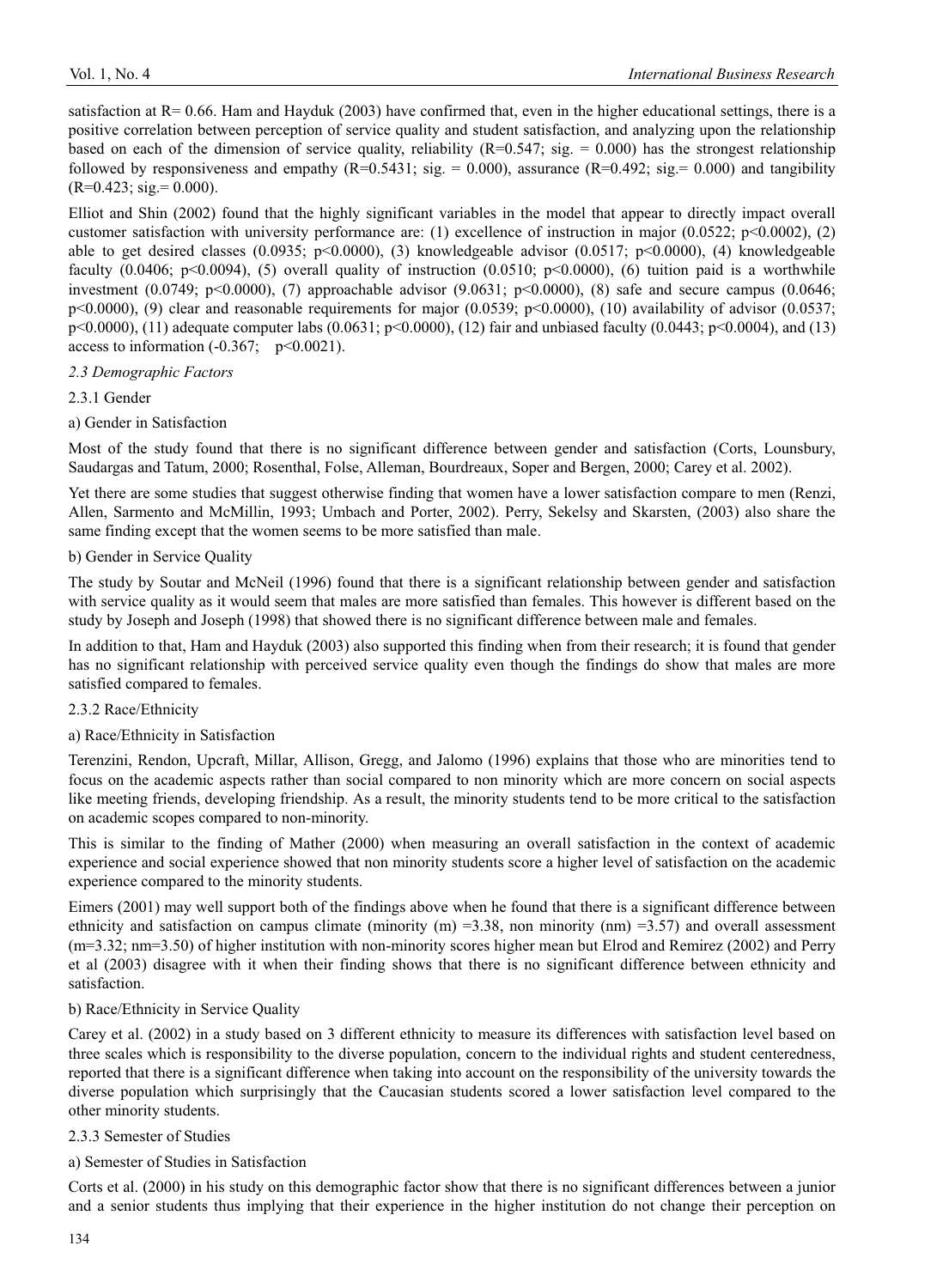## satisfaction.

b) Semester of studies in Service Quality

Hill (1995) found that there is stability on the students' expectations over time suggesting that there were probably formed prior to arrival at university compared to students perceive quality as there is a reduction in quality experienced indicating that it is less stable.

To prove it further, the mean score for the students based on the semester of studies in the study by Oldfield and Baron (2000) showed that the score for the final year students were lower than those of the first year thus suggesting that as the students become more experienced in the higher educational settings, students tend to be more critical in their perception on the service quality.

Study by O'Neill (2003) has a better way of explaining through the use of longitudinal study to determine time factor on the perception of the service quality. This study that used the original instrument of SERVQUAL on the sample of 657 indicates that student's rate their perceptions of a phenomenon differently at the time of consumption compare to their rating subsequently.

Conversely, Hill (1995) showed that the time factor have an influence over the expectation by raising it which in the end affect the perceptions of the previous service. However, the study by Ham and Hayduk (2003) may tell a different story as it only has a significant relationship with the reliability dimension while others do not have a significant relationship.

## 2.3.4 Age

## a) Age in Satisfaction

Age factor is also found to have no significant difference to the level of satisfaction (Carey, et al., 2002) thus suggesting that age factor cannot be related with the perception of satisfaction.

## b) Age in Service Quality

Based on the study by Ham and Hayduk (2003) it is found that age have no significant relationship with service quality in higher educational settings for the students from Southern Wesleyan University (SWU) and Western Michigan University (WMU).

## *2.4 Hypotheses of the Study*

Ho1: There is no significant difference between male and female in their satisfaction.

Ho2: There is no significant difference between male and female in the service quality

Ho3: The satisfaction of the students is same irrespective to the races.

Ho4: The satisfaction of the students is the same irrespective to the semester of studies.

Ho5: Service quality in higher education is the same irrespective to the races.

Ho6: Service quality in higher education is the same irrespective to the semester of studies

Ho7: There is no significant relationship between age and overall student satisfaction.

Ho8: There is no significant relationship between age and service quality in higher education

#### **3. Methodology**

#### *3.1 Research Framework*

This study was adopted from Parasuraman's SERVQUAL dimensions. The dependent variable in this study is overall student satisfaction that is measured by the overall satisfaction with the HEIs. The independent variable in this study is service quality in higher education that measures the level of satisfaction with service performance. The dimensions included in this variable are tangibility, assurance, responsiveness, reliability, and empathy. In addition to that, this study also tries to put together the demographic factors that will be used to measure the significance level with service quality and student satisfaction. Those factors include gender, age, races or ethnicity and semester of study.(see Figure 1)

#### *3.2 Sample*

The samples in this study were bachelor degree students studying at a Private HEIs. For that purpose, directory from http://www.studymalaysia.com/jps/directori/ senarai ipts.shtml is use to identify the related private higher institutions that may serve as potential respondents. Respondent consists of Bachelor Degree students from Kuala Lumpur Infrastructure University College (KLiUC) and Kolej Universiti Teknologi dan Pengurusan Malaysia (KUTPM). We have distributed 230 questionnaires for every institution. Finally, 200 respondents completed and returned the questionnaires, which represents about 87% response rate.

#### *3.3 Instrumentation*

This study used questionnaire as a medium to obtain the data needed. There are three sections in the questionnaire,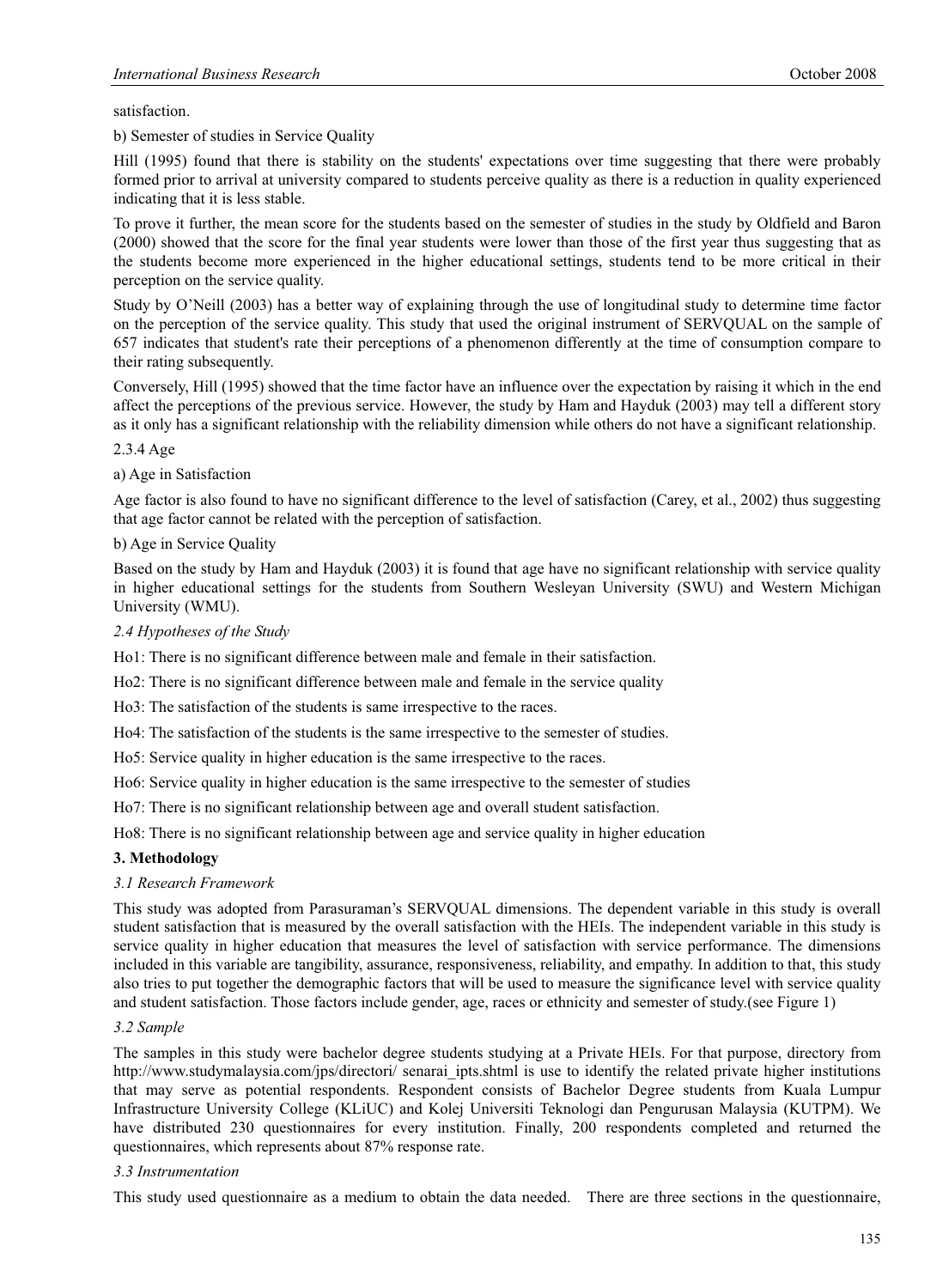consisting of Section A: Demographic factor, Section B: Measurement of Service Quality in Higher Education and Section C: Measurement of Student Satisfaction. In this section A, four question covering from the subjects of gender, age, race or ethnicity, and their semester of study. Followed by section B: service quality in higher education and section C: student satisfaction. Instrument used in this research is adapted from Parasuraman et al. (1990) with some of the items used extracted from LeBlanc and Nguyen (1997) using the five dimensions in service quality (tangibility, assurance, reliability, responsiveness and empathy) using the Likert scale from 1 for not satisfied at all to 6 for very satisfied. In measuring student satisfaction, instrument for this variable was adapted from Atheeyaman (1997). In this variable, it has six items with Likert scale ranges from 1 for much worse than expected to 6 for much better than expected.

## *3.4 Data Analysis Procedures*

The data analysis for this study conducted through 'Statistical Package for Social Science' software or SPSS version 12. The study also tested reliability of the instrument so that it enables to produce a robust and valid result.

## **4. Findings**

## *4.1 Profiles of the respondents*

The demographic information includes the following characteristic of participants: gender, age, semester of studies and ethnicity. The demographics information is represented in Table 1.1 based on frequency distributions and percentages.

From the 200 respondents in this study, 95 (47.5%) are male and 105 (52.5%) are females. The calculated mean age of the respondents is 23 years old with the majority of the students being 22 years old (33%). Most of the respondents are in the fourth semester of their study (28%), followed by fifth semester and above (27%), second semester (20%), third semester (14.5%) and first semester (10.5%). Majority of the respondents are Malay (72 %) followed by Chinese and Indian (25 %) and other ethnicity contributing about 3 %.

## *4.2 T-Test Results*

The results of the T-test are shown in the Table 1.2 below. The differences in the satisfaction between male and female are 4.2561 and 4.0873 respectively with standard deviations of 0.99906 and 0.87556 (sig.  $=0.204$ ). Thus, the result failed to reject Ho1 because there was no significant difference between male and female in their satisfaction.

The results of the T-test on the differences between male and female on service quality are also shown in the Table above with mean for male and female is 4.1491 and 4.0041 respectively and standard deviations at 0.72790 with significant level 0.138. Thus, the result failed to reject Ho2 because there was no significant difference between men and women in service quality.

## *4.3 ANOVA Results*

## ANOVA test for satisfaction

The results of the ANOVA test shown in the Table 1.3 below do not indicate any significant differences in the level of satisfaction among the 4 groups of races  $(F=1.453; sig. =0.229)$ . Therefore, the result failed to reject Ho3 because satisfaction was the same irrespective to the races.

It is the same for another ANOVA test on semester of study, which also indicates that there are no significant differences in the level of satisfaction ( $F=0.332$ ; sig.  $=0.856$ ). Therefore, the result failed to reject Ho4 because satisfaction was the same irrespective to the semester of studies.

#### ANOVA test for service quality

The result on the ANOVA test shown in Table 1.3 does not indicate any significant differences in the level of service quality among the four groups of races (F=0.972; sig. =0.407). Therefore, the result failed to reject Ho5 because service quality in higher education is the same irrespective to the races.

Another result on ANOVA test in Table 1.3 also does not indicate any significant differences in the level of service quality among the five groups  $(F=0.722; p=0.578)$ . Therefore, it failed to reject Ho6 because service quality in higher education is the same irrespective to the semester of studies.

#### *4.4 Correlation Results*

The outputs in Table 1.4 indicate the relationship result between age and satisfaction and service quality determinants. However, age as the result shows that there is no significant relationship for both satisfaction and service quality. Therefore, it has answered three hypotheses related to this analysis. The first fail to reject Ho7 as there is no significant relationship between age and satisfaction. The second also fail to reject Ho8 as there is no significant relationship between age and service quality.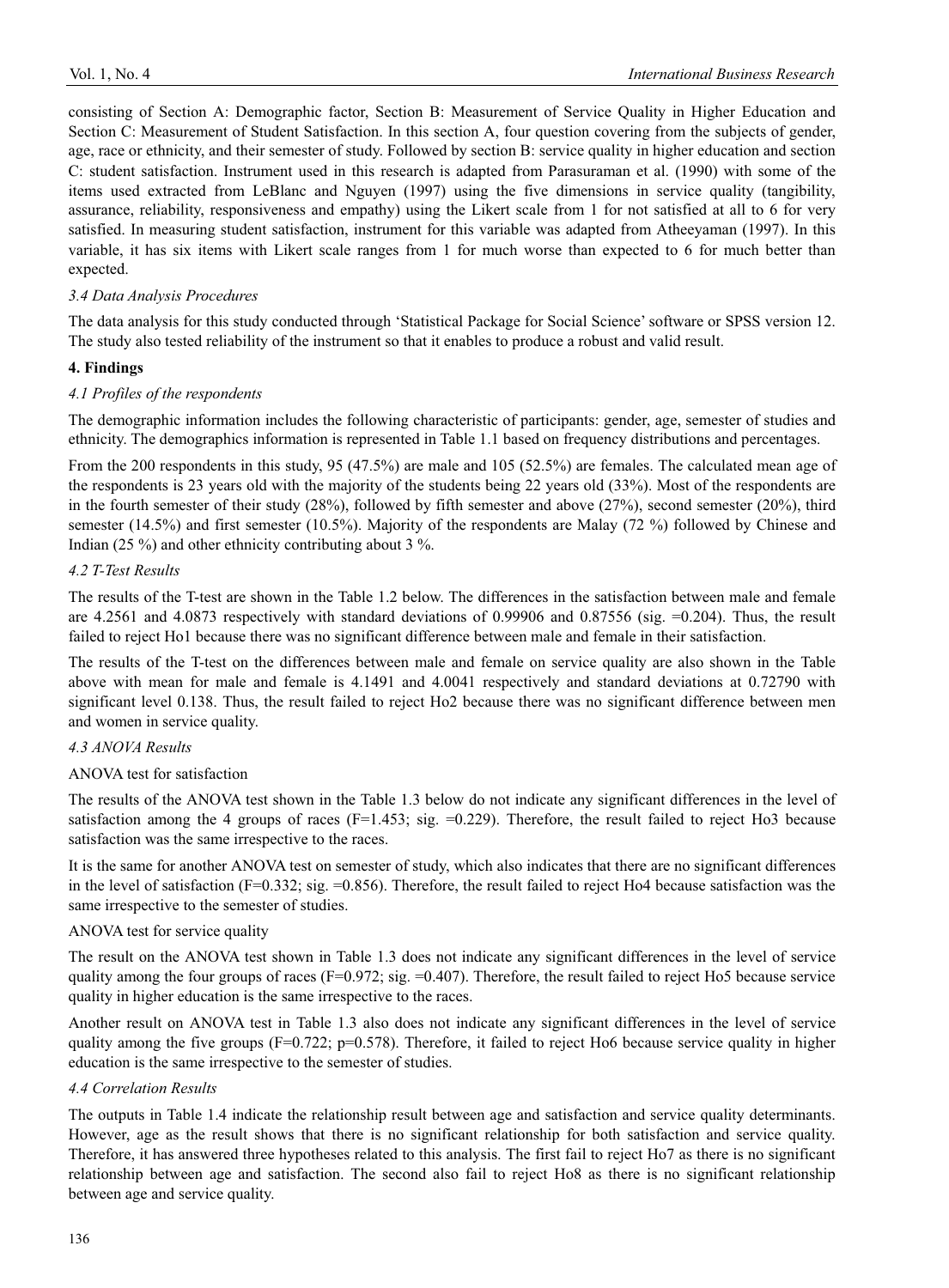## **5. Discussion and Conclusion**

In this final section of the study, discussions on the important findings of the study will be reviewed in terms of its significance and support by other researches. This study attempts to examine the differences of selected demographic factors (gender, races and semester of studies) on the students' satisfaction and service quality and secondly to examine any relationship between age and students' satisfaction and service quality.

#### *5.1 Discussion*

## 5.1.1 Student satisfaction

The results on demographic factors (gender, races and semester of studies) do not show any significance differences with satisfaction. Therefore, this study failed to reject Ho1, Ho3 and Ho4.

Ho1: there is no significant difference between male and female in their satisfaction.

This result is consistent with the finding from Corts et al. (2000), Rosenthal et al. (2000) and Carey et al. (2002), which found no significant difference, based on gender toward satisfaction. Therefore it rejects finding by Renzi et al. (1993) and Umbach and Porter (2002), which stated that male have higher satisfactions than female. Even though it did find male have a higher satisfaction compared to female still the result was not significant. In addition, this result contradicts with the finding by Perry, Sekelsy and Skarsten, (2003) that not only found there was a significant differences in satisfaction between male and female, but suggesting that women have a higher level of satisfaction compared to male.

Ho3: The satisfaction of the students is the same irrespective to the races.

Terenzini et al. (1996), Matter (2000) and Eimers (2001) try to give an indication that there is a difference on satisfaction if it is viewed on the basis of minority and non-minority students, suggesting that minorities tend to be more critical in their satisfaction evaluation but Elrod and Remirez (2002) and Perry et al (2003) tend to disagree with it because for them the results have suggest that there is no significant differences based on races. Thus, this study agreed with Elrod and Remirez (2002) and Perry et al (2003) as the result shows that satisfaction of the students would be the same irrespective to the races.

Ho4: The satisfaction of the students is the same irrespective to the semester of studies.

The finding has suggested that satisfaction is the same irrespective to the semester of studies. Although the students that gain more experience in the higher institution tend to be more critical in their evaluation, but the result does not find any significant differences in the level of satisfaction. This is consistent with the finding by Corts et al. (2000) that show the same finding when it was conducted on the junior and senior students in higher education.

Ho7: There is no significant relationship between age and student satisfaction.

Consistent with the finding by Carey, et al. (2002) this finding too does not find any significant relationship between age and satisfaction. This mean that age is not the determinant toward satisfaction irrespective of whether the students are mature, old or young.

#### 5.1.2 Service Quality

The study on the demographic factors show the same finding like satisfaction as it demonstrates that demographic factors (gender, semester of studies, ethnicity) do not have any significant difference with service quality.

Ho2: there is no significant difference between male and female in their perceived service quality

The finding is consistent with the result by Joseph and Joseph (1998) Ham and Hayduk (2003), which also found the same thing. However this result contradict with the result depicted by Soutar and McNeil (1996) which show a significant different between gender and service quality

Ho5: Service quality in higher education is the same irrespective to the races.

The finding shows that service quality in higher education would be the same irrespective of races. Therefore whether the students are Chinese, Indians or Malays, the perceptions on service quality are still the same. Based on the finding by Carey et al. (2000), even though there is a differences on the responsibility of the university towards the diverse population, but the other two scales showed no significant difference. So, this mean that if service quality to be measured on overall aspects, the finding may show otherwise.

Ho6: Service quality in higher education is the same irrespective to the semester of studies.

Although in a way, this study tend to agree that students tend to be more critical to their evaluation on service quality as they becoming more experience as suggested by Oldfield and Baron (2000) and how the research by O'Neill (2003) who look upon time factor which influence the rating on service quality by suggesting that the expectation tend to rise which in the end affecting the perceptions of the previous service. Based on the result of this research, it fails to show a significant difference on service quality based on races.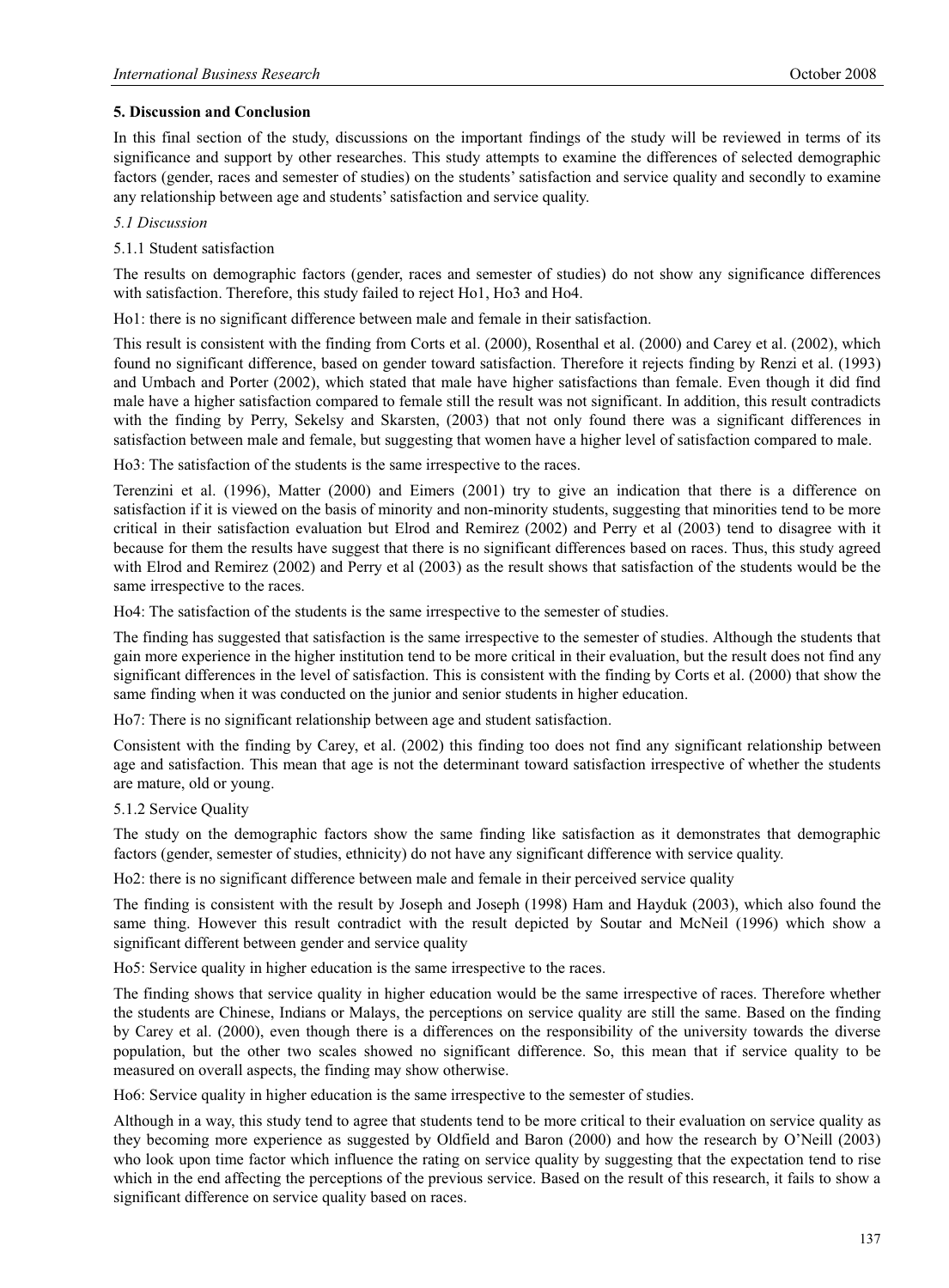Ho8: There is no significant relationship between age and service quality in higher education.

The result gave an indication that age does not have any significant relationship with service quality. This is consistent with the finding Ham and Hayduk (2003) that found no relationship between age and service quality.

### *5.2 Conclusion*

From the results, it is clear that there are no differences in students' satisfaction towards service quality determinants and overall service quality. The important factors (gender, races and semester of studies and age) that been tested do not have any important role in determining students' satisfaction. Thus, it confirms what other literature try to suggest here, which is by improving service quality, it may potentially improve the students' satisfaction as well and that is the priority of the private higher institutions due to the fact that they have to compete to earn interest from the students to study there.

## *5.3 Limitation and Recommendation*

Service quality has been widely accepted as an antecedent of satisfaction and neglecting it may jeopardize the competitiveness of an organization as satisfaction and competitiveness of a service related organizations are inter-related. For that, denying or neglecting the importance of service quality is the same like risking the continuation and the competitiveness of the institutions because by taking it into consideration service quality can actually explain almost 48% variance in satisfaction. More than that, by focusing on critical factor in service quality especially empathy and assurance mean that the institution is paving a way toward a better evaluation in satisfaction.

(1) One of the limitation in this study is to the context of respondents is very limited to only two private higher institutions that offered bachelor degree courses. As this private higher institutions do offer courses for the diploma and certificate courses, than it should be reasonable that they too are included in the future research.

(2) Further study is suggested to make a comparative study to investigate whether there are any differences in service quality and student satisfaction between public higher institutions and private higher institutions.

(3) Further study should also take serious consideration in terms of accessibility to the data collection because most of the institutions have been very reluctant in giving good cooperation. A serious preparation towards the unexpected situation is needed thus that it is in the ability researcher to face and in control of the situation.

#### **References**

Alridge, S. & Rowley, J. (2001). Conducting a withdrawal survey. *Quality in Higher Education*, 7(1), 55-63.

Atheeyaman, A. (1997) Linking student satisfaction and service quality perceptions: the case of university education. *European Journal of Marketing*, 31(7), 528-540.

Bigne, E., Moliner, M. A. & Sanchez, J. (2003). Perceived quality and satisfaction in multi service organizations: The case of Spanish public services. *The Journal of Services Marketing*, 17 (4), 420-442.

Carey, K., Cambiano, R. L. & De Vore, J. B. (2002). Student to faculty satisfaction at a Midwestern university in the United States. HERDSA, 93-97. Retrieved August  $28^{th}$  2004. from United States. *HERDSA*, 93-97. Retrieved August 28<sup>th</sup> 2004, from http://www.ecu.edu.au/conferences/herdsa/main/papers/ref/pdf/ Carey.pdf.

Cheng, Y. T. & Tam, W. M. (1997). Multi-models of quality in education. *Quality Assurance in Education*, 5(1), 22-31.

Clewes, D. (2003). A Student-centred Conceptual Model of Service Quality in Higher Education. *Quality in Higher Education*, 9(1), 69-85.

Corts, D. P., Lounsbury, J. W., Saudargas, R. A. & Tatum, H. E. (2000). Assessing undergraduate satisfaction with an academic department: a method and case study. *College Student Journal*. Online: dari World Wide Web: http://www.findarticles.com /cf\_0/m0FCR/mag.jhtml on 7<sup>th</sup> January 2004.

Cronin, J. J. Jr. & Taylor, S. A. (1992). Measuring service quality: a re-examination and extension*. Journal of Marketing*, 56, 55-68.

Cuthbert, P. F. (1996). Managing service quality in HE: is SERVQUAL the answer? Part 2. *Managing Service Quality*, 6(3), 31-35.

Danielson, C. (1998). Is satisfying college students the same as decreasing their dissatisfaction? AIR 1998 Annual Forum Paper. Paper presented at the Annual Forum of the Association for Institutional Research (38th, Minneapolis, MN, May 17-20, 1998), US Michigan.

Elliot, K. M. & Shin, D. (2002). Student satisfaction: an alternative approach to assessing this important concept. *Journal of Higher Education Policy and Management*, 24(2), 197-209.

Eimers, M. T. (2001). The Impact of Student Experiences on Progress in College: An Examination of Minority and non minority differences. *NASPA Journal*, 38(3), 386-409.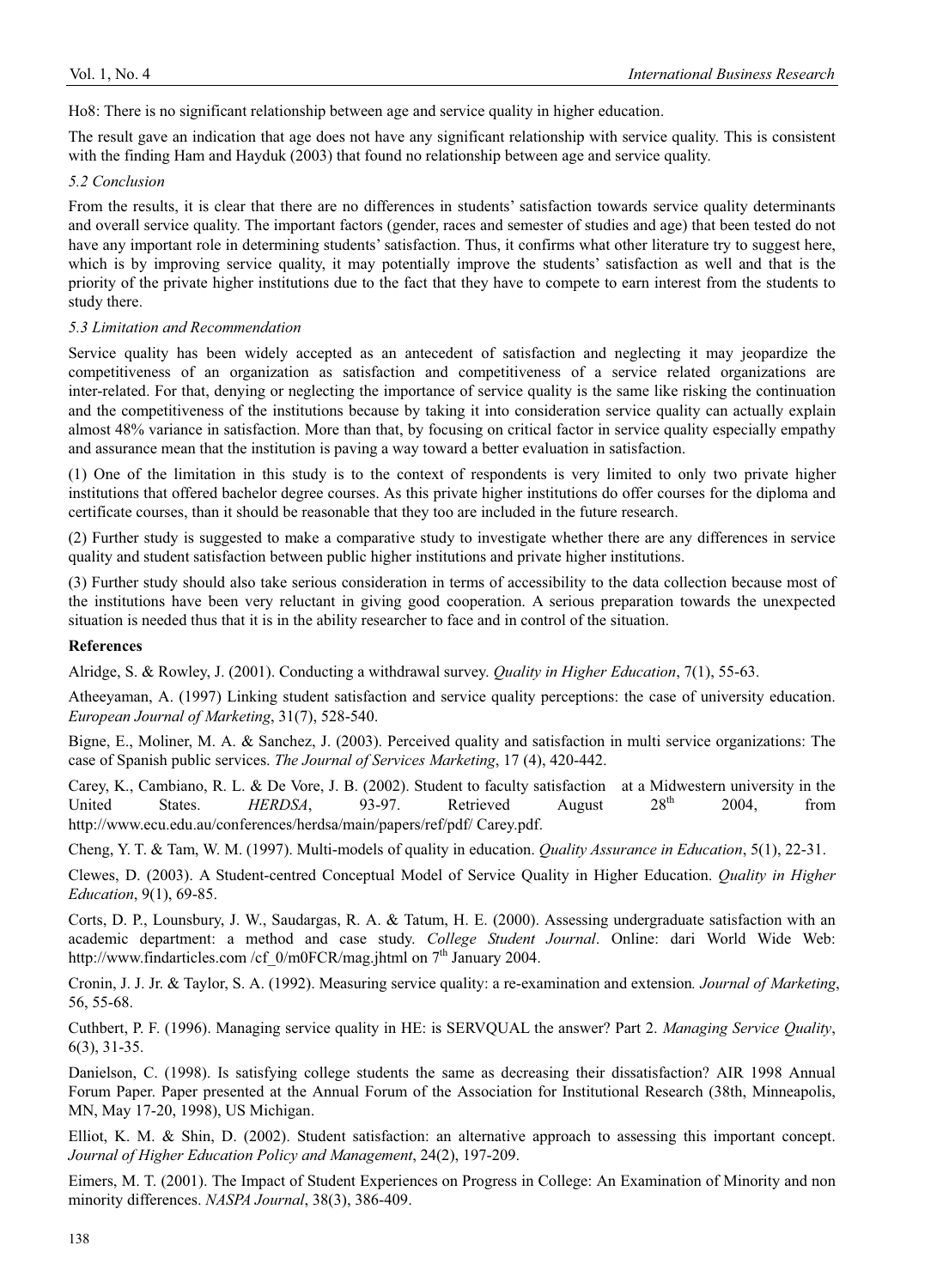Elrod, R. & Remirez, R. (July 12, 2002). A Comparison of Institutional Factors & Student Satisfaction: Retention Implications in a Hispanic Serving Community College. Paper presented at National Community College Hispanic Council 7th Annual Summer Leadership Conference.

Ford, J. B., Joseph, M. & Joseph, B. (1999). Importance-performance analysis as a strategic tool for service marketers: the case of service quality perceptions of business students in New Zealand and the USA. *The Journal of Services Marketing*, 13(2), 171-186.

Griemel-Fuhrmann, B. & Geyer, A. (2003). Students' evaluation of teachers and instructional quality-analysis of relevant factors based on empirical evaluation research. *Assessment & Evaluation in Higher Education*, 28 (3), 229-238.

Gronroos, C. (1984). A service quality model and its marketing implications. *European Journal of Marketing*, 18(4), 36-44.

Ham, L. & Hayduk, S. (2003). Gaining competitive advantages in higher education: analyzing the gap between expectations and perceptions of service quality. *International Journal of Value-Based Management*, 16 (3), 223-242.

Hill, F. M. (1995). Managing service quality in higher education: the role of the student as primary consumer. *Quality Assurance in Education*, 3(3), 10-21.

Hom, W. (2002). Applying Customer Satisfaction Theory to Community College Planning of of Student Services. *IJournal.* Retrieved January 7<sup>th</sup> 2004, from http://www.ijournal.us/ issue\_02/ij\_issue02WillardHom\_01.htm.

Iacobucci, D., Ostrom, A. & Grayson, K. (1995).Distinguishing service quality and customer satisfaction: the voice of the consumer. *Journal of Consumer Psychology*, 4(3), 277-303.

Joseph, M. & Joseph, B. (1998). Identifying needs of potential students in tertiary education for strategy development. *Quality Assurance in Education*, 6(2), 90-96.

Kamal Abouchedid & Ramzi Nasser (2002). Assuring quality service in higher education: registration and advising attitudes in a private university in Lebanon. *Quality Assurance in Education*, 10(4), 198-206.

Kanji, G. K., Abdul Malek bin A.Tambi & Wallace, W. (1999). A comparative study of quality practices in higher education institutions in the US and Malaysia. *Total Quality Management*, 10(3), 357-371.

Kotler, P. & Clarke, R. N. (1987). *Marketing for health care organizations*. Englewood Cliffs, NJ: Prentice-Hall.

Lassar, W. M., Manolis, C. & Winsor, R. D. (2000). Service quality perspectives and satisfaction in private banking, *Journal of Service Marketing*, 14 (3), 244-271.

LeBlanc, G. & Nguyen, N. (1997). Searching for excellence in business education: an exploratory study of customer impressions of service quality. *International Journal of Educational Management*, 11(2), 72-79.

Ling, C. S. (April 09, 2003). Equal quality education' at private centers. *New Strait Time - Management Times*.

Mahiah, S., Suhaimi, S. & Ibrahim., A.(2006). Measuring the level of customer satisfaction among employees of human Resource Division. Advances in Global Business Research 2006. Vol. 3. No.1. ISSN: 1549-9332.

Maushart, J. (December 4, 2003). Study says students are satisfied with college experience. *The Daily Aztec*, San Diego State U.

Mather, P. (2000). *Research, Assessment, and Testing Diversity at ECU: Student Perspectives*. Retrieved December 28<sup>th</sup> 2003 from http://www.ecu.edu.html.

Mohd Feroz Abu Bakar (19<sup>th</sup> October 2004). LAN tolak 40 program IPTS. *Berita Harian*, 3.

Oldfield, B. M. & Baron, S. (2000). Students perception of service quality in a UK university business and management faculty. *Quality Assurance in Education*, 8 (2), 85-95.

O'Neill, M. (2003). The influence of time on student perceptions of service quality: The need for longitudinal measures, *Journal of Educational Administration*, 41(3), 310-324.

O'Neill, M. A. & Palmer, A. (2004). Importance-performance analysis: a useful tool for directing continuous quality improvement in higher education. *Quality Assurance in Education*, 12(1), 39-52.

Palacio, A. B., Meneses, G. D. & Perez, P. J. P. (2002).The configuration of the university image and its relationship with the satisfaction of students. *Journal of Educational Administration*, 40(5), 486-505.

Parasuraman, A., Zeithaml, V. A. & Berry, L. L. (1985). A conceptual model of service quality and its implications for future research. *Journal of Marketing*, 49, 41-50.

Parasuraman, A., Zeithaml, V. & Berry, L. (1988). SERVQUAL: a multiple item scale for measuring consumer perceptions of service quality. *Journal of Retailing*, 6(1), 12-36.

Parasuraman, A., Zeithaml, V. A. & Berry, L. L. (1990). Five imperatives for improving service quality. *Sloan*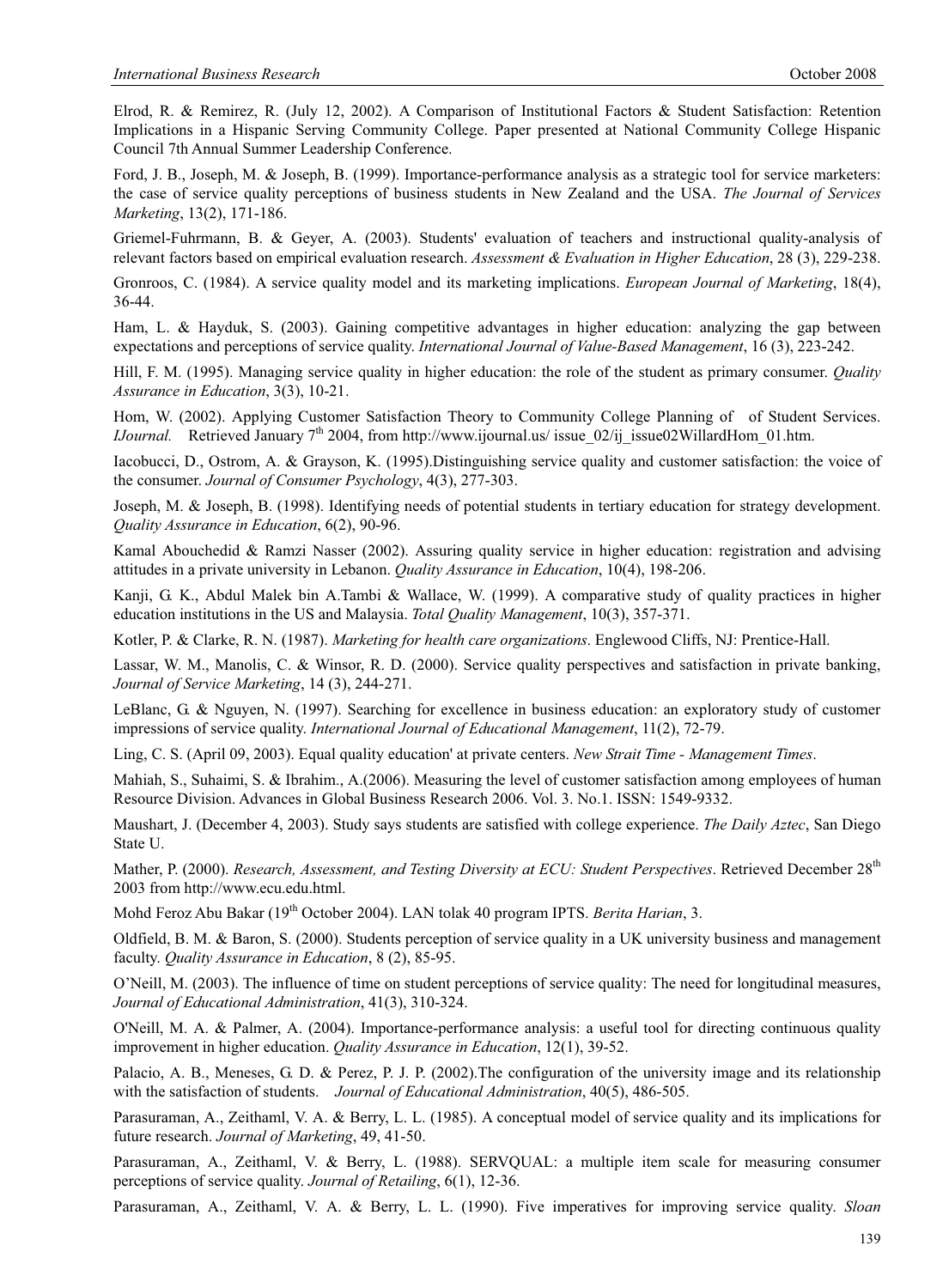*Management Review*, 29-38.

Parasuraman, A., Zeithaml, V. A. & Berry, L. L (1996). The behavioral consequences of service quality. *Journal of Marketing,* 60(2), 31-46.

Perisau S. E. & McDaniel, J. R. (1996). Assessing service quality in schools of business. *International Journal of Quality and Reliability Management*, 14(3), 204-218.

Perry, M. J., Sekelsy, M. J. & Skarsten, F. (March, 2003). *University of Michigan-Flint Student Satisfaction Surveys Results.* Retrieved January 7<sup>th</sup>, 2004, from http://www.vca.umflint.edu/.

Rajah, D. & Nadarajah, V. (August 8th, 2000). Go for quality: Musa suggests methods for varsities to improve, *New Strait Time*, 1.

Renzi, B. M., Allen, M. J., Sarmiento, Y. Q. & McMillin, J. D. (1993). Alumni perception of the impact of gender on their university experience. *Journal of College Student Development*, 34, 154-157.

Rowley, J. E. (1996).Customer compatibility management: an alternative perspective on student-to-student support in higher education. *International Journal of Educational Management*, 10(4), 15-20.

Saaditul Ibrahim, Shamsinar Md SIdin & Wong Chee Meng (2000). Customer satisfaction towards service quality of higher education in Malaysia. *Seminar FEP 2000 Pulau Pinang*, 20 - 23 October 2000. Retrieved November 9<sup>th</sup>, 2004, from http://www.econ.upm.edu.my/ repport/mgm11b.html.

Sekaran, U. (1992). *Research method for business: A skill building approach*. New York: John Wiley & Sons Inc.

Smith, R. & Ennew, C. (2001, January). Service quality and its impact on word of mouth communication in higher education. Online: http://www.unim. nottingham.ac.uk /dbm/papers/ 2001-01.pdf. on 15th September 2004.

Solomon, M. R. (1996). *Consumer behavior*. Englewood Cliffs, NJ: Prentice-Hall.

Soutar, G. & McNeil, M. (1996). measuring service quality in a tertiary institution. *Journal of Educational Administration*, 34(1), 72-82.

Spencer, R. (1991). After the registration revolution. *College and University*, 66(4), 209-12.

Spreng, R. A. & Mackoy, R. D. (1996). An empirical examination of a model of perceived service quality and satisfaction, *Journal of Retailing*, 72(2), 52-64.

Sweet, J.A. & Nelson, A. (1997). *1996 UW-Madison undergraduate student satisfaction survey: summary of results. University of Wisconscin Survey Center, University of Wisconsin.* Retrieved on August 28<sup>th</sup>, 2004, from http://www.ssc.wisc.edu/~ sweet/stud96-pt1.html.

Teo, C. L. (October 21<sup>st</sup> 2001). Realities of private institution. *New Strait Time*, 4.

Terenzini, P., Rendon, L., Upcraft, L., Millar, S., Allison, K., Gregg, P. & Jalomo, R. (1996). The transition to college: Diverse students, diverse stories. *Research in Higher Research in Higher Education*, 35, 57–73.

Umbach, P. D. & Porter, S. R. (2002). How do academic departments impact student satisfaction? Understanding the contextual effects of departments. *Research in Higher Education*, 43(2), 209 – 234.

Unprofessional College. (2004, November 1st). *Harian Metro*, 11.

We won't compromise on quality of private higher education, says Hon. (April 02<sup>nd</sup>, 2001). *New Strait Time*, 4.

William, J. (2002). The student satisfaction approach: student feedback and its potential role in quality assessment and enhancement. *24th EAIR Forum*, Prague, 8-11 September.

Zammuto, R. F., Keaveney, S. M. & O'connor, E. J. (1996). Rethinking student services: assessing and improving service quality. *Journal of Marketing in Higher Education*, 7(1), 45-69.

Zeithaml, V. (1987). *Defining and relating price, perceived quality and perceived value*. Cambridge, MA: Marketing Science Institute.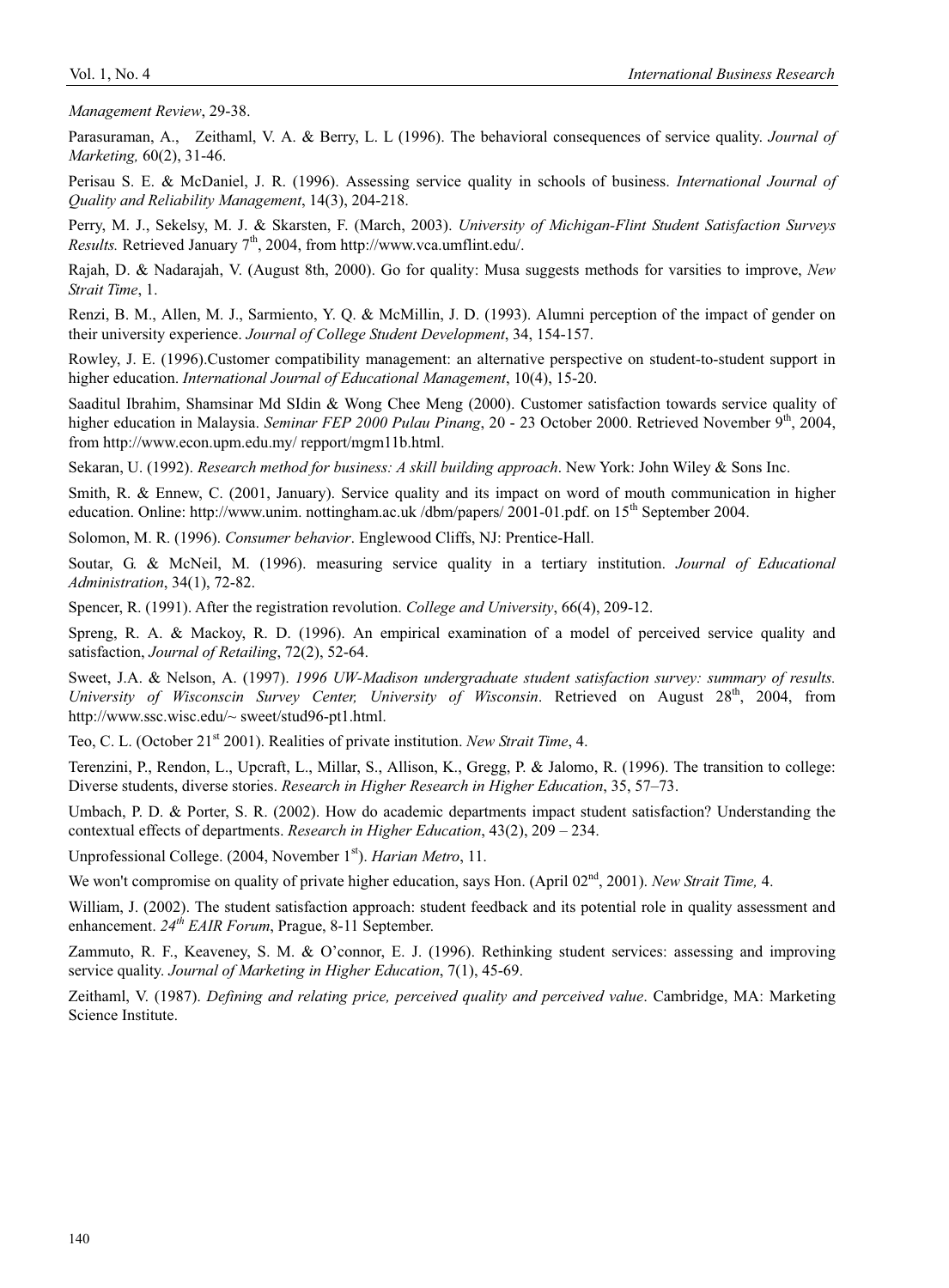| Variables              | Frequency (n)  | Percentage (%) |
|------------------------|----------------|----------------|
| Gender                 |                |                |
| Male                   | 95             | 47.5%          |
| Female                 | 105            | 52.5%          |
| Age                    |                |                |
| 21                     | 40             | 20.0%          |
| 22                     | 66             | 33.0%          |
| 23                     | 63             | 31.5%          |
| 24                     | 20             | $10.0\%$       |
| 25                     | 6              | 3.0%           |
| 26                     | $\overline{2}$ | 1.0%           |
| 28                     | $\overline{c}$ | 1.0%           |
| 29                     | $\mathbf{1}$   | 0.5%           |
| Mean age = $22.54$     |                |                |
| Ethnicity              |                |                |
| Malay                  | 144            | 72.0%          |
| Chinese                | 25             | 12.5%          |
| Indian                 | 25             | 12.5%          |
| Others                 | 6              | 3.0%           |
| Semester               |                |                |
| First Semester         | 21             | 10.5%          |
| <b>Second Semester</b> | 40             | 20.0%          |
| Third Semester         | 29             | 14.5%          |
| Fourth Semester        | 56             | 28.0%          |
| Fifth and Above        | 54             | 27.0%          |

# Table 2. T-Test Result

| Gender          | N   | Mean   | Std.<br><b>Deviation</b> | Std. Error<br>Mean |       | Df      | $Sig. (2-tailed)$ |
|-----------------|-----|--------|--------------------------|--------------------|-------|---------|-------------------|
| Satisfaction    |     |        |                          |                    |       |         |                   |
| Male            | 95  | 4.2561 | 0.99906                  | 0.10250            | 1.274 | 198     | 0.204             |
| Female          | 105 | 4.0873 | 0.87556                  | 0.08545            | 1.265 | 187.986 | 0.207             |
| Total           | 200 |        |                          |                    |       |         |                   |
| Service Quality |     |        |                          |                    |       |         |                   |
| Male            | 95  | 4.1491 | 0.72790                  | 0.07468            | 1.489 | 198     | 0.138             |
| Female          | 105 | 4.0041 | 0.64836                  | 0.06327            | 1.481 | 189.249 | 0.140             |
| Total           | 200 |        |                          |                    |       |         |                   |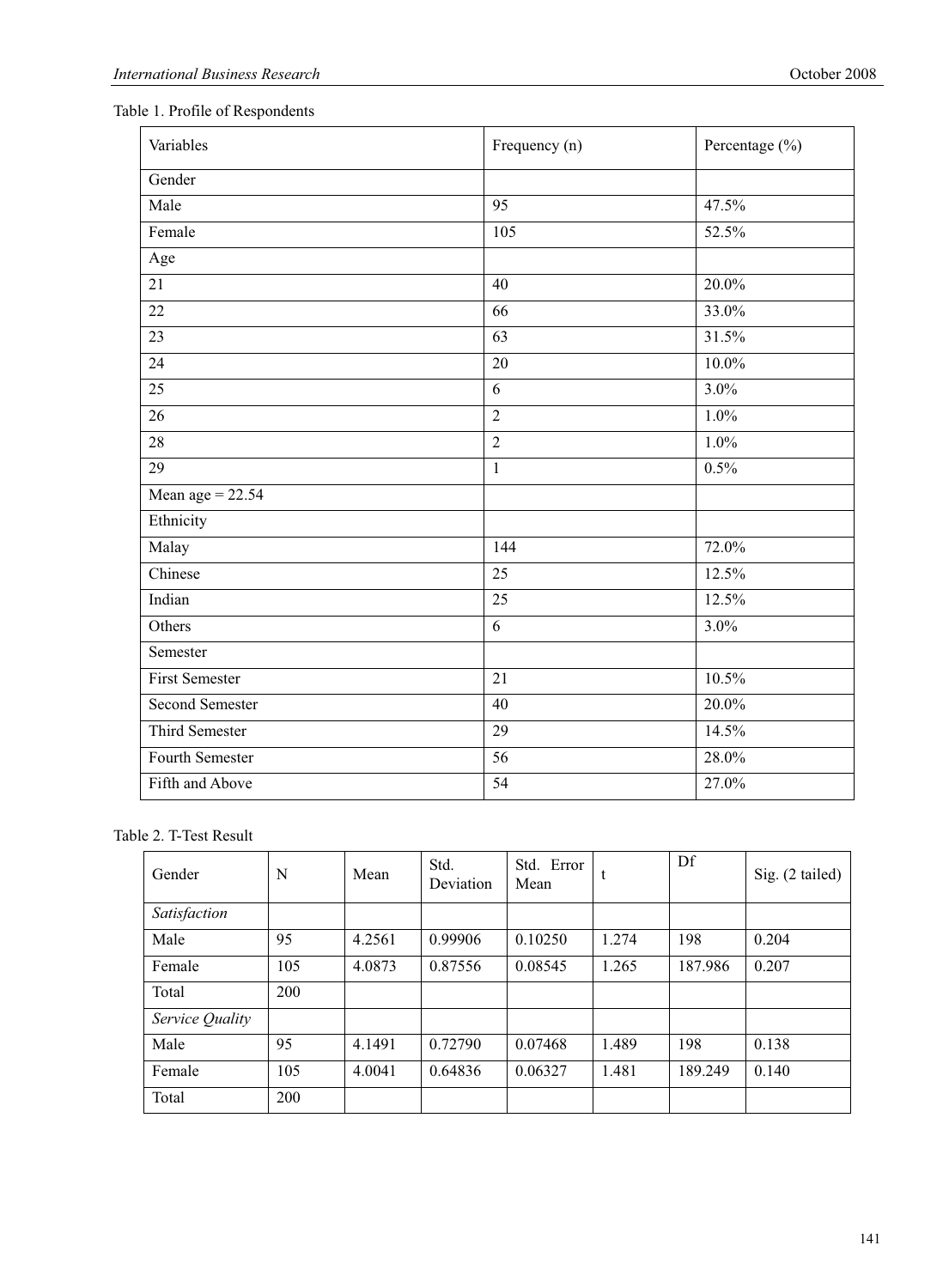## Table 3. ANOVA Results

| Variables                   | Mean   | Std. Deviation | $\mathbf F$ | Sig. F |
|-----------------------------|--------|----------------|-------------|--------|
| <b>Student Satisfaction</b> |        |                |             |        |
| Races                       |        |                |             |        |
| Malay                       | 4.1412 | 0.81800        | 1.453       | 0.229  |
| Chinese                     | 4.1000 | 1.33420        |             |        |
| Indian                      | 4.4867 | 1.07467        |             |        |
| Others                      | 3.7500 | 1.00416        |             |        |
| Semester                    |        |                |             |        |
| <b>First Semester</b>       | 4.2698 | 1.20240        | 0.332       | 0.856  |
| <b>Second Semester</b>      | 4.2583 | 1.06079        |             |        |
| <b>Third Semester</b>       | 4.2184 | 1.06263        |             |        |
| Fourth Semester             | 4.1280 | 0.83242        |             |        |
| Fifth Semester and above    | 4.0741 | 0.76798        |             |        |
| Service Quality             |        |                |             |        |
| Races                       |        |                |             |        |
| Malay                       | 4.0346 | 0.62168        | 0.972       | 0.407  |
| Chinese                     | 4.1213 | 0.87313        |             |        |
| Indian                      | 4.2754 | 0.84909        |             |        |
| Others                      | 3.9493 | 0.68105        |             |        |
| Semester                    |        |                |             |        |
| <b>First Semester</b>       | 4.0590 | 0.70225        | 0.722       | 0.578  |
| <b>Second Semester</b>      | 4.1784 | 0.72205        |             |        |
| <b>Third Semester</b>       | 4.1938 | 0.68278        |             |        |
| Fourth Semester             | 4.0137 | 0.78322        |             |        |
| Fifth Semester and above    | 3.9969 | 0.55291        |             |        |

# Table 4. Correlation Results

| Variable Type                                             | Y         | X1       | X2        | X3        | X4        | X <sub>5</sub> | X6        |
|-----------------------------------------------------------|-----------|----------|-----------|-----------|-----------|----------------|-----------|
| Dependent                                                 |           |          |           |           |           |                |           |
| $Y = Satisfactor$                                         | 1.00      |          |           |           |           |                |           |
| Independent                                               |           |          |           |           |           |                |           |
| $X1 = Age$                                                | 0.09      | 1.00     |           |           |           |                |           |
| X2=Tangibility                                            | $0.568**$ | $-0.27$  | 1.00      |           |           |                |           |
| $X3 =$ Assurance                                          | $0.582**$ | $-0.018$ | $0.699**$ | 1.00      |           |                |           |
| X4=Reliability                                            | $0.555**$ | $-0.031$ | $0.728**$ | $0.789**$ | 1.00      |                |           |
| X5=Responsiveness                                         | $0.556**$ | $-0.026$ | $0.669**$ | $0.776**$ | $0.847**$ | 1.00           |           |
| $X6 = Empathy$                                            | $0.640**$ | $-0.037$ | $0.688**$ | $0.623**$ | $0.763**$ | $0.747**$      | 1.00      |
| X7=Service Quality                                        | $0.653**$ | $-0.031$ | $0.899**$ | $0.867**$ | $0.914**$ | $0.885**$      | $0.849**$ |
| * Correlation is significant at the 0.05 level (2-tailed) |           |          |           |           |           |                |           |
| **Correlation is significant at the 0.01 level (2-tailed) |           |          |           |           |           |                |           |